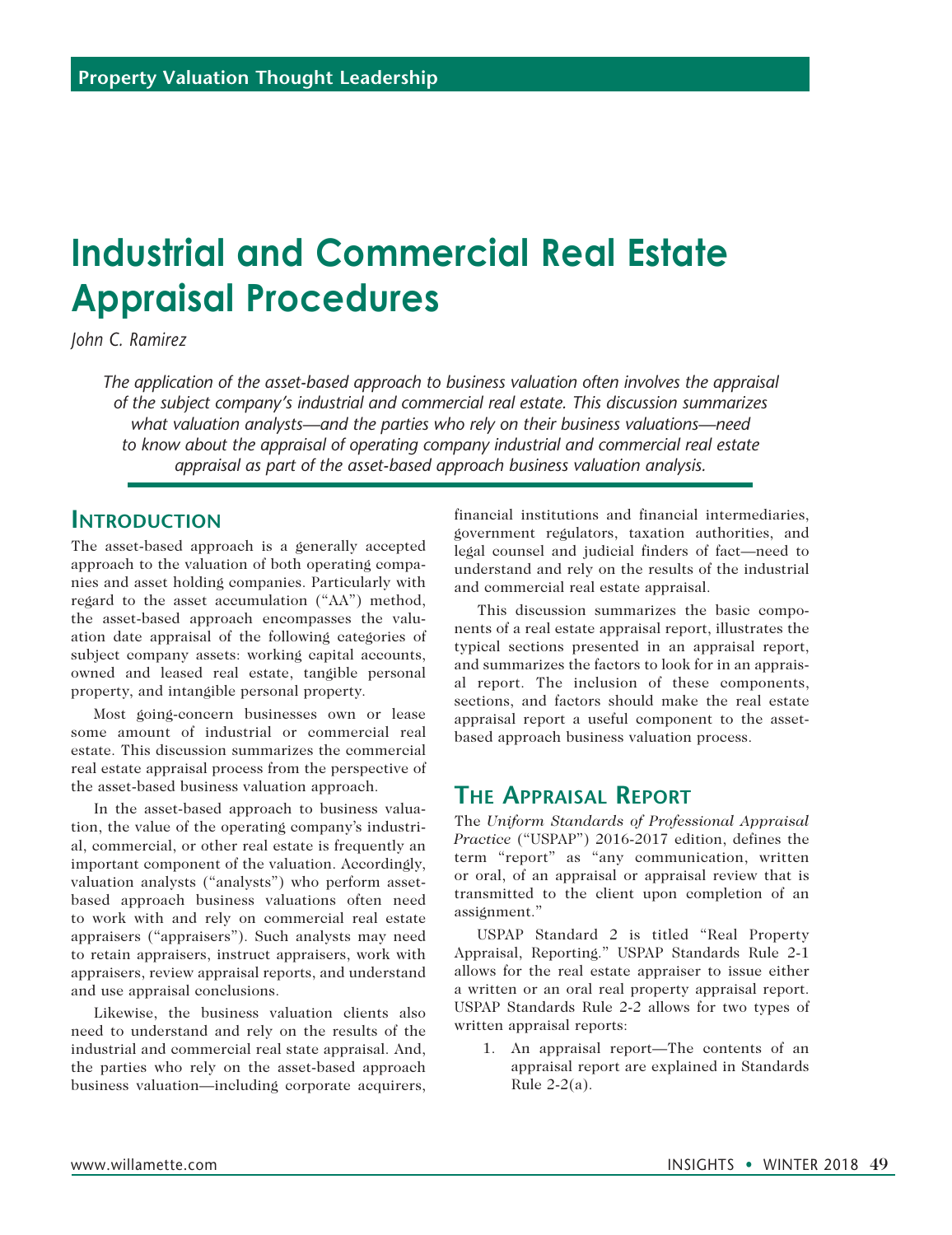2. A restricted appraisal report—The contents of a restricted appraisal report are explained in Standards Rule 2-2(b).

The selection of the appropriate type of real estate appraisal report to prepare in a business valuation assignment is influenced by the specific instructions of the analyst's client, the relevant statutory authority, judicial precedent or administrative rules, and the experience and judgment of the individual analyst. For purposes of this discussion, let's assume the following:

- 1. The valuation subject is the commercial real estate of the client operating company.
- 2. The valuation subject bundle of legal rights is a fee simple ownership interest in the subject property.

This discussion assumes that the real estate appraiser prepares a written appraisal report for use in the asset-based approach business valuation of the client operating company. This discussion assumes that the business valuation will be subject to some contrarian review—that is, either an administrative/regulatory challenge or a judicial proceeding.

During any contrarian review regarding the real estate component of the business valuation (whether at an administrative or judicial level), the appraiser will often refer to the written appraisal report during both direct examination and cross examination. In fact, many experienced real estate appraisers consider the written appraisal report to be "the appraiser's best friend" during expert testimony.

# **Real Estate Appraisal Report Outline**

Exhibit 1 presents an illustrative table of contents (or report outline) for a typical industrial and commercial real estate appraisal report. This illustrative table of contents is consistent with the USPAP requirements for an appraisal report, that is, a report prepared under Standards Rule 2-2(a).

It is noteworthy that each element in the Exhibit 1 table of contents is not required for USPAP compliance. For example, USPAP Standards Rule 2-2(a) does not require that the appraisal report include photographs. Rather, the Exhibit 1 table of contents is presented to illustrate all of the topics that the appraiser could include in the industrial or commercial real estate appraisal report.

# **Real Estate Appraisal Report Contents**

The description below summarizes the typical contents of an industrial and commercial real estate appraisal report.

- 1. Title Page. The title page should clearly identify the subject of the real estate appraisal report. The title page will typically identify the property address, the definition of value, and the "as of" valuation date. And, the title page will identify the name and address of the real estate appraiser and the name and address of the subject appraisal client.
- 2. Letter of Transmittal. The letter of transmittal typically includes the following information:
	- a. Date of letter and salutation
	- b. Street address of the property and a brief description of the industrial and commercial property
	- c. Identification of the subject property ownership interest
	- d. Statement that a property inspection and other necessary investigations and analyses were made by the real estate appraiser
	- e. Reference that the transmittal letter is an integral component of an accompanying real estate appraisal report
	- f. Identification of the type of property appraisal and type of real estate appraisal report
	- g. Standard of value (or definition of value) concluded in the real estate appraisal report
	- h. Effective date of the industrial and commercial real estate appraisal
	- i. Opinion of value
	- j. Identification of any extraordinary assumptions and hypothetical conditions
	- k. Real estate appraiser's signature
- 3. Table of Contents. The appraisal report table of contents typically lists all of the report sections in the order in which they are presented.
- 4. Certification. The certification is typically presented as a separate page in the real estate appraisal report introduction section. The certification typically follows the final value conclusion. The real estate appraiser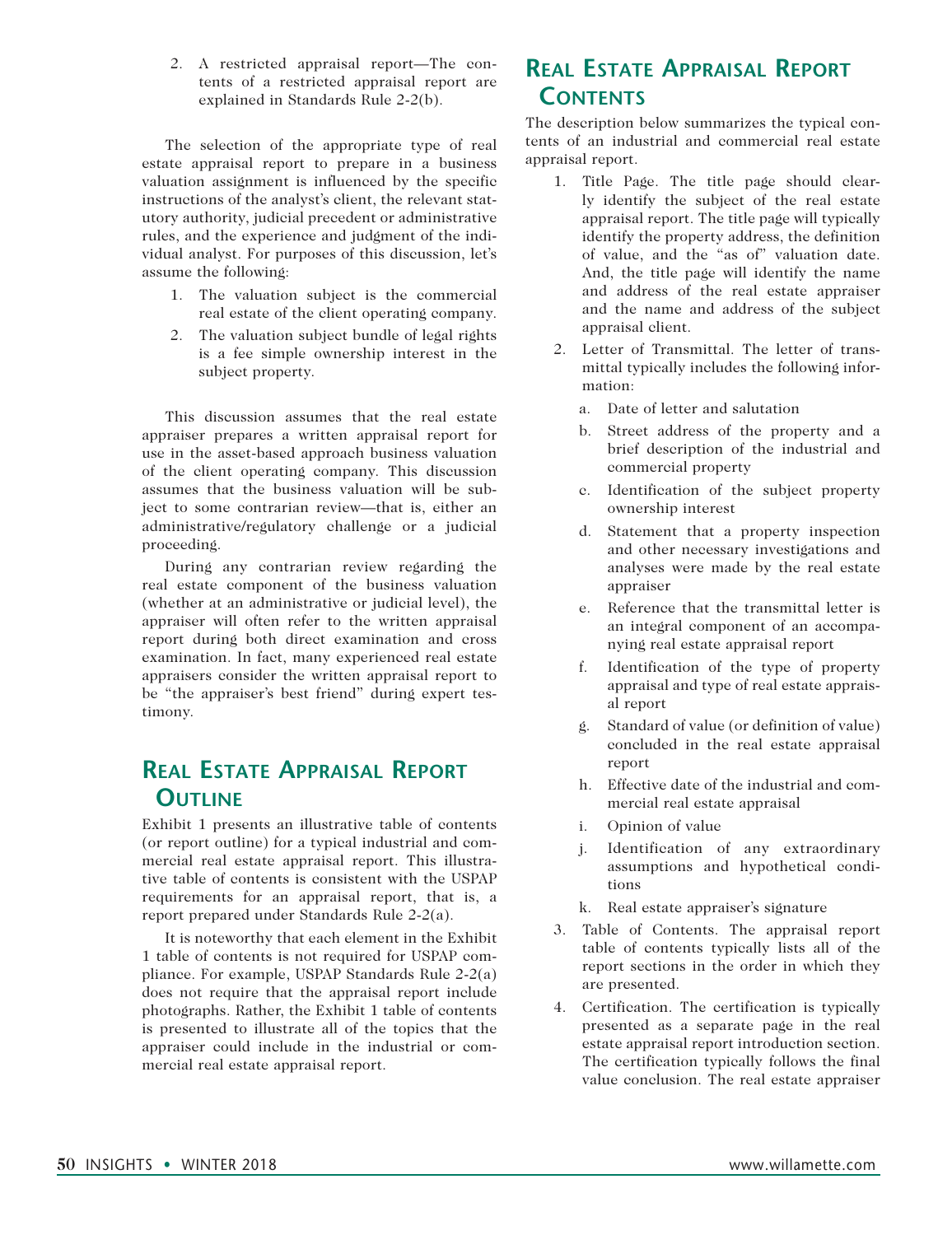#### **Exhibit 1 Industrial and Commercial Real Estate Appraisal Report Illustrative Table of Contents**

#### Item Topic

#### Introduction

- 1. Title Page
- 2. Letter of Transmittal
- 3. Table of Contents
- 4. Certification
- 5. Summary of Important Conclusions

#### Identification of the Real Estate Appraisal Problem and Scope of Work

- 6. Identification of the Type of Appraisal and Type of Appraisal Report
- 7. Identification of the Client
- 8. Identification of Any Intended User(s) Other than the Client
- 9. Statement of Intended Use
- 10. Identification of the Subject Property
- 11. Identification of the Property Rights Appraised
- 12. Type and Definition of Value
- 13. Effective Date of the Appraisal
- 14. Extraordinary Assumptions and Hypothetical Conditions
- 15. General Assumptions and Limiting Conditions
- 16. Scope of Work

#### Presentation of Data

- 17. Legal Description
- 18. History, including Prior Sales and Current Offers and Listings
- 19. Identification of Any Personal Property or Other Items That Are Not Real Property
- 20. Market Area, City, Neighborhood, and Location Data
- 21. Land Description
- 22. Improvement Description
- 23. Taxes and Assessment Rates
- 24. Marketability Study, If Appropriate

#### Analysis of Real Estate Appraisal Data and Conclusions

- 25. Analysis of Highest and Best Use of the Land as Though Vacant
- 26. Analysis of Highest and Best Use of the Property as Improved
- 27. Land Value
- 28. Cost Approach
- 29. Sales Comparison Approach
- 30. Income Capitalization Approach
- 31. Reconciliation and Final Opinion of Value
- 32. Estimate of Exposure Time
- 33. Qualifications of the Appraiser

#### Addenda

- 34. Detailed Legal Description (if not included in the presentation of data)
- 35. Detailed Statistical Dates
- 36. Leases or Lease Summaries
- 37. Other Appropriate Information
- 38. Secondary Exhibits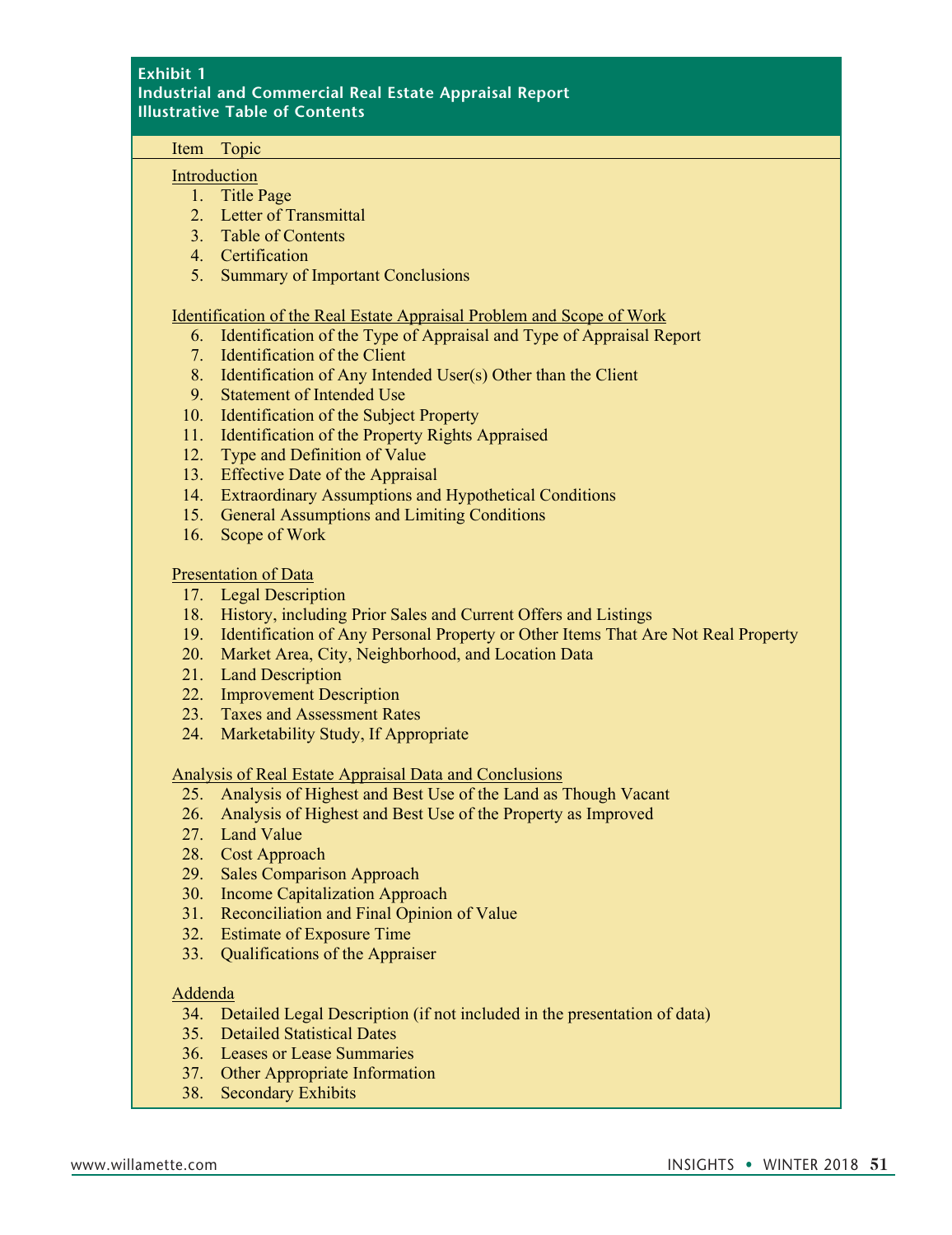will sign and date the certification. The certification will indicate whether the real estate appraiser has personally conducted the appraisal in accordance with USPAP.

 According to USPAP Standards Rule 2-3, each written real estate appraisal report should contain a signed certification.

- 5. Summary of Important Conclusions. The summary of important conclusions page, sometimes called the executive summary page, typically includes the following items:
	- a. Brief identification of the subject industrial and commercial property
	- b. Estimate of the highest and best use of the land as if vacant
	- c. Estimate of the highest and best use of the industrial and commercial property as improved
	- d. Age of the improvements
	- e. Abbreviated site description
	- f. Land value opinions
	- g. Value indication from the cost approach
	- h. Value indication from the sales comparison approach
	- i. Value indication from the income capitalization approach
	- j. Reconciliation and final value opinion
	- k. Description of any extraordinary assumptions or hypothetical conditions
- 6. Identification of the Type of Appraisal and Report Format. The real estate appraisal report format—that is, either appraisal report or restricted appraisal report should be stated.
- 7. Identification of the Client. The client is the party who engages the real estate appraiser (or, in the case of the asset-based approach business valuation, the analyst).
- 8. Identification of Intended User(s) Other than the Client. If the names of any intended users are withheld from the real estate appraisal report, that fact should be disclosed.
- 9. Statement of Intended Use. The real estate appraisal report reader should understand the intent of the property appraisal.
- 10. Identification of the Subject Property. A legal description is commonly used to identify the subject industrial and commercial property.
- 11. Identification of the Property Rights Appraised. The real estate appraiser should

state and define the particular rights of interests being valued.

- 12. Type and Definition of Value. The definition of the concluded value should be presented. USPAP requires a citation or source for the definition of value presented.
- 13. Effective Date of the Appraisal. The real estate appraisal conclusion may be stated as of a current date, a retrospective date, or a prospective date.
- 14. Extraordinary Assumptions and Hypothetical Conditions. USPAP defines an extraordinary assumption as follows:

An assumption, directly related to a specific assignment, as of the effective date of the assignment results, which, if found to be false, could alter the appraiser's opinions or conclusions.

USPAP defines a hypothetical condition as follows:

A condition, directly related to a specific assignment, which is contrary to what is known by the appraiser to exist on the effective date of the assignment results, but is used for the purpose of analysis.

- 15. General Assumptions and Limiting Conditions. The general assumptions deal with such issues as legal and title considerations, liens and encumbrances, property management, information furnished by others, hazardous substances in the property, and compliance with zoning regulations and other state and local laws.
- 16. Scope of Work. USPAP requires that the real estate appraisal report include sufficient information to allow the intended users to understand the scope of work that the appraiser performed.
- 17. Legal Description. The industrial and commercial real estate is identified so that it cannot be confused with any other piece of real estate.
- 18. History. USPAP requires that current history and prior sales of the industrial and commercial property within three years of the effective date be disclosed and analyzed in the real estate appraisal report.
- 19. Identification of Any Personal Property or Other Items That Are Not Real Property. The real estate appraisal report should identify any tangible personal property, intangible personal property, or other intangible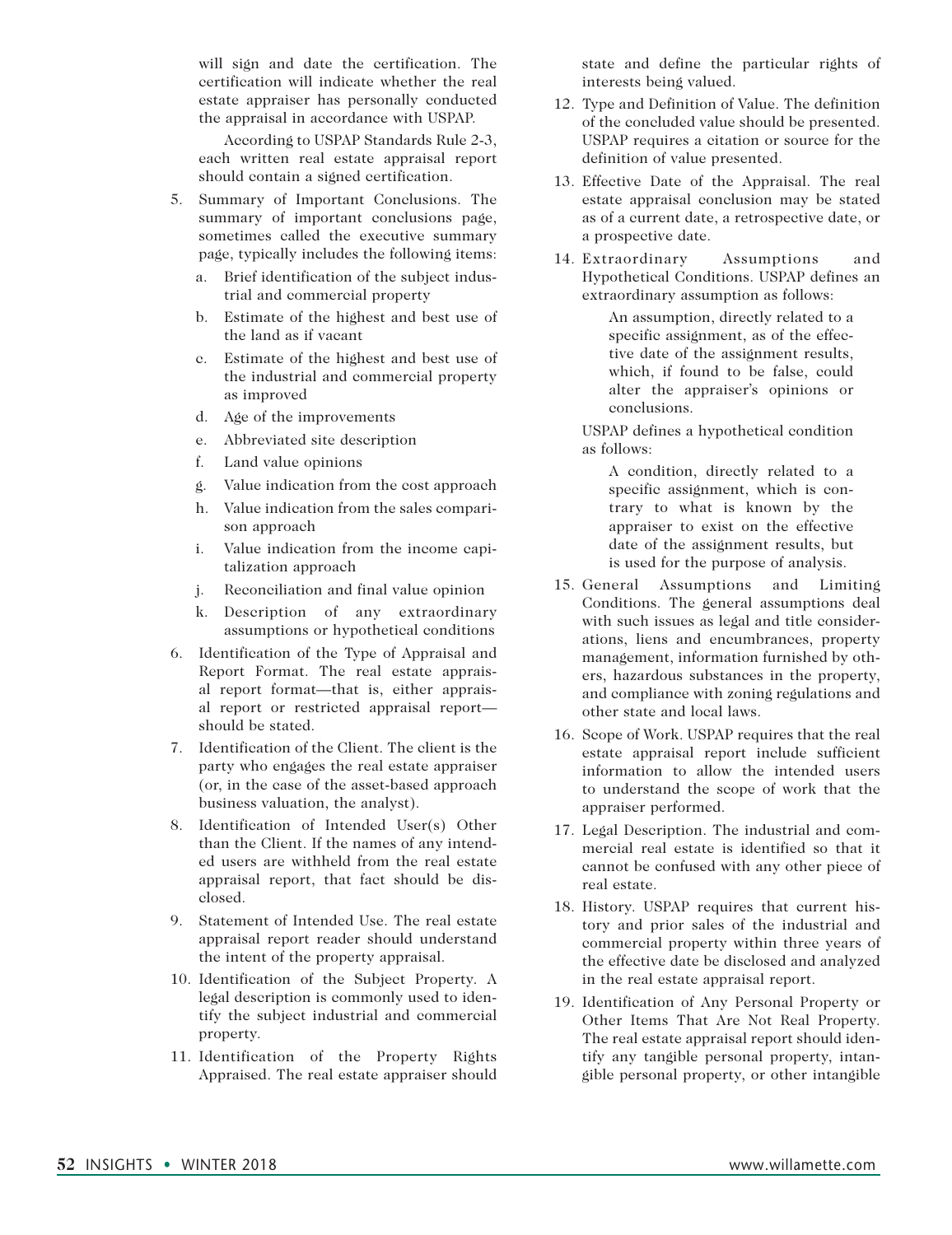business value that may be included with the real estate appraisal.

20. Market Area, City, Neighborhood, and Location Data. Real estate appraisers often indicate that no other aspect of appraisal is as important as the market area, city, neighborhood, and location analysis. However, defining the subject neighborhood is sometimes difficult in the appraisal of an industrial or commercial property.

> Four categories of factors affect the market area analysis: physical factors, economic factors, social factors, and political fac-

tors. Each of these factors is summarized below:

- a. Physical and Locational Factors. The physical factors that affect market area desirability and quality include the natural features of location, as well as those created by people. Natural features include topography, trees, lakes, and other visual amenities. Natural features that affect market areas also include climate and geological conditions such as weather, soil quality and flood, slide, and earthquake zones.
- b. Economic Factors. An important economic factor to consider is whether the income level of the area occupants is sufficient to maintain existing structures. This factor strongly relates to employment opportunities available, as well as the stability of existing employment. Other economic factors include growth rate, trend of property values, supply and demand, marketing time for properties and land-use changes.
- c. Social Factors. Area or location desirability is influenced by the many social characteristics of the occupants. Neighborhood desirability depends on the effort and money that neighborhood occupants put into the maintenance and modernization of buildings. Community support for the existing legal and political order is also a factor, since neighborhood attitudes can influence political



decisions, such as the number of city services provided, tax rates, and the quality of the schools.

d. Political Factors. The level of taxes, assessment fairness, police and fire protection and other city services provided, public education, and protective zoning or planning all have an effect on neighborhood desirability. Governmental positions on air, soil, and water pollution, job safety, social programs and noise, odor, and ecological controls can also be noted. Many political factors are the result of social attitudes, whether regional or local.

Exhibit 2 presents a listing of data that the real estate appraiser typically considers in a market area, city, neighborhood, and location analysis.

21. Land Description. Land that has been graded and prepared for a specific purpose is typically referred to as a site. A site has features that are classified as physical, locational, legal, and economic. Land is immobile, and, therefore, it is significantly influenced by its surroundings. The value of land is a function of its ability to satisfy a market need and to serve as a site for either existing or proposed improvements.

 In addition, land value is determined by its highest and best use under current market conditions. The common factors that the real estate appraiser should consider in the land description include size and shape,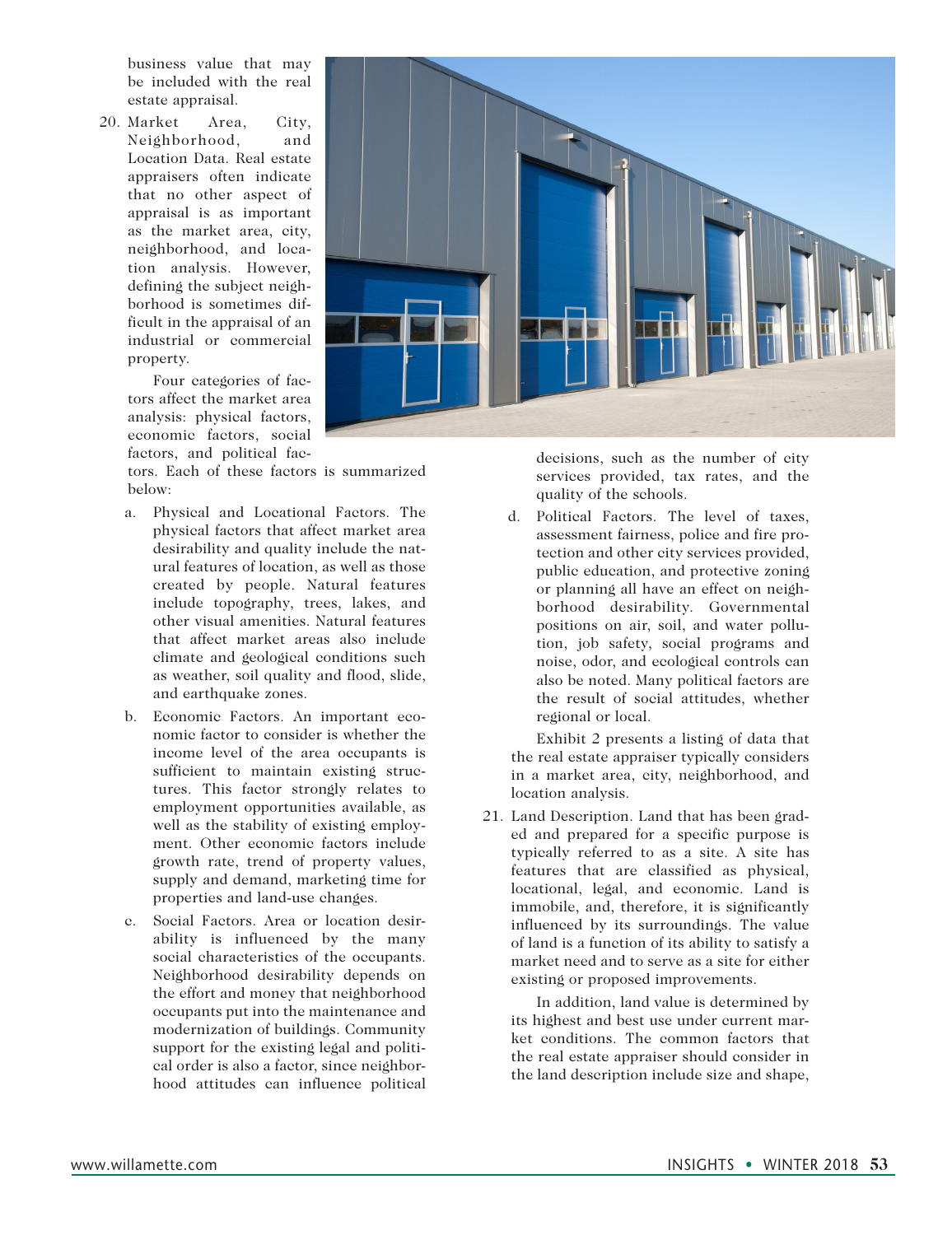#### **Exhibit 2 Industrial and Commercial Real Estate Appraisal Typical City, Neighborhood, and Location Data**

| Typical City, Neighborhood, and                 |                                                                                                                        |
|-------------------------------------------------|------------------------------------------------------------------------------------------------------------------------|
| <b>Location Data</b>                            | <b>Typical Types of Information</b>                                                                                    |
| Area topography                                 | Typical utilities or improvements available (streets, curbs, sidewalks; water;<br>electricity; telephone; gas; sewers) |
| Available public transportation:                | Neighborhood percent built up                                                                                          |
| Air                                             | Neighborhood boundaries                                                                                                |
| Rail                                            | Predominant types of buildings                                                                                         |
| <b>Bus</b>                                      | Typical age of buildings                                                                                               |
| Subway                                          | <b>Typical condition of buildings</b>                                                                                  |
| Route maps                                      | Price range of typical neighborhood properties                                                                         |
| Area expressways                                | <b>Typical marketability</b>                                                                                           |
| Area traffic patterns                           | Neighborhood land value trends                                                                                         |
| <b>Regional population trends</b>               | Location of facilities: churches, schools, shopping, recreational, cultural                                            |
| Zoning types                                    | Neighborhood avenues of approach                                                                                       |
| <b>Typical building codes</b>                   | Area availability of personnel                                                                                         |
| Regional employment level                       | Neighborhood employee amenities (shopping, eating, and banking facilities)                                             |
| Area average family income                      | Neighborhood competition for subject property                                                                          |
| Typical rents and lease features                | Typical types of industry (light, heavy)                                                                               |
| Typical percentage of vacancies                 | Sources of raw materials                                                                                               |
| Neighborhood new buildings<br>(amount and kind) | Neighborhood hazards and nuisances                                                                                     |
| Number of building permits issued               | Deed restrictions                                                                                                      |
| Property tax structure and rates                | Changing use of area                                                                                                   |

topography, frontage, drainage and water runoff, soil conditions, environmental conditions, site access and transportation patterns, visibility, and neighboring property users.

22. Improvement Description. This section of the industrial and commercial real estate appraisal report presents a description of the physical improvements, which include any structure on the site as well as any improvements added to the site, such as parking lots, utility lines, storm drainage, and landscaping. Each improvement has its own specific characteristics that should be analyzed by the real estate appraiser. Structural improvements consist of a combination of physical components designed to serve a specific purpose.

 The typical factors included in the improvements description are listed below:

- a. Use
- b. Size
- c. Architectural style
- d. Construction type
- e. Site preparation and foundation
- f. Frame
- g. Floor structure
- h. Floor covering
- i. Ceiling
- j. Interior constructions
- k. Plumbing
- l. Sprinkler system
- m. Heating, ventilation, and air conditioning
- n. Electrical system
- o. Exterior walls
- p. Roof
- q. Insulation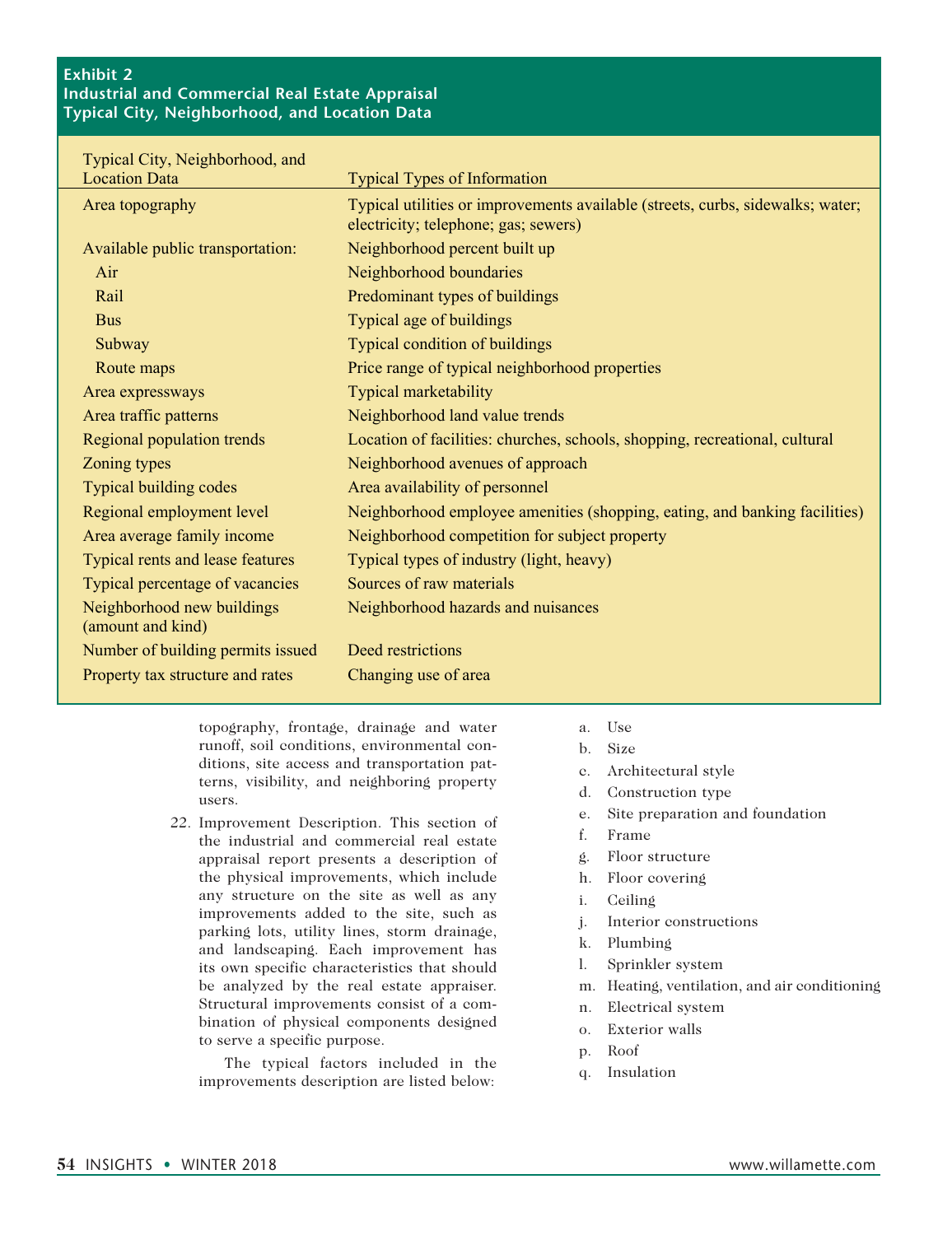- 23. Taxes and Assessment Data. The current property tax assessment is typically reported and the current property tax expense is typically calculated.
- 24. Marketability Study. In the real estate appraisal of an income-producing commercial property, a marketability study may be performed to find out how the subject property fits into the overall market in terms of supply and demand levels and absorption rates.
- 25. Analysis of Highest and Best Use as If Vacant. The analysis and conclusion of the subject property highest and best use is a standard procedure in any real estate appraisal. Concluding highest and best use is not only a generally accepted procedure, it is a USPAP requirement.

 USPAP Standards Rule 1-3 provides the following instruction with regard to highest and best use:

When necessary for credible assignment results in developing a market value opinion, the real estate appraiser should:

- a. identify and analyze the effect on use and value of existing land use regulations, reasonably probably modifications of such land use regulations, economic supply and demand, the physical adaptability of the real estate and market area trends; and
- b. develop an opinion of the highest and best use of the real estate.

In a highest and best use analysis, the real estate appraiser determines the property use that fulfills the following four tests:

- a. physically possible
- b. legally permitted
- c. economically feasible
- d. maximally productive
- 26. Analysis of Highest and Best Use as Improved. The real estate appraiser first concludes highest and best use of the site as if vacant and ready for development. Next, the real estate appraiser analyzes the highest and best use of the industrial or commercial property as currently improved. The highest and best use of the industrial or commercial property as improved is the use

that results in the highest present property value.

 That present value is the present worth of all projected net cash flow discounted at a market-derived rate of return. If the value of the improvements, based on their highest and best use, is less than the value of the land based on its highest and best use, minus the cost of demolition of the improvements, then the improvements would contribute no value. The highest and best use would be to remove the improvements.

- 27. Land Value. The land value can be a major component of the total industrial or commercial property value. Real estate appraisers typically estimate land value separately, even when valuing properties with extensive improvements. The real estate appraiser can use several methods to estimate land value, including the following:
	- a. Sales comparison method
	- b. Extraction method
	- c. Allocation method
	- d. Subdivision development method
	- e. Land residual method
	- f. Ground rent capitalization method

 In real estate appraisals performed as a component of the asset-based approach, the most common method to estimate land value is the sales comparison method. However, when few sales are available or when the value indications of the sales comparison method need additional support, the other land valuation methods may be used.

- 28. Cost Approach. The principal procedures in a cost approach analysis are summarized as follows:
	- a. Estimate the highest and best use of the site. This initial procedure provides a basis for selecting comparable site sales. In addition, this procedure provides a basis for setting a benchmark against which accrued depreciation of the improvements is measured.
	- b. Estimate the current dollar cost of either reproducing or replacing the subject improvements. In addition to direct costs and indirect costs, current cost estimate typically includes both a developer's profit and an entrepreneurial incentive based on local market evidence.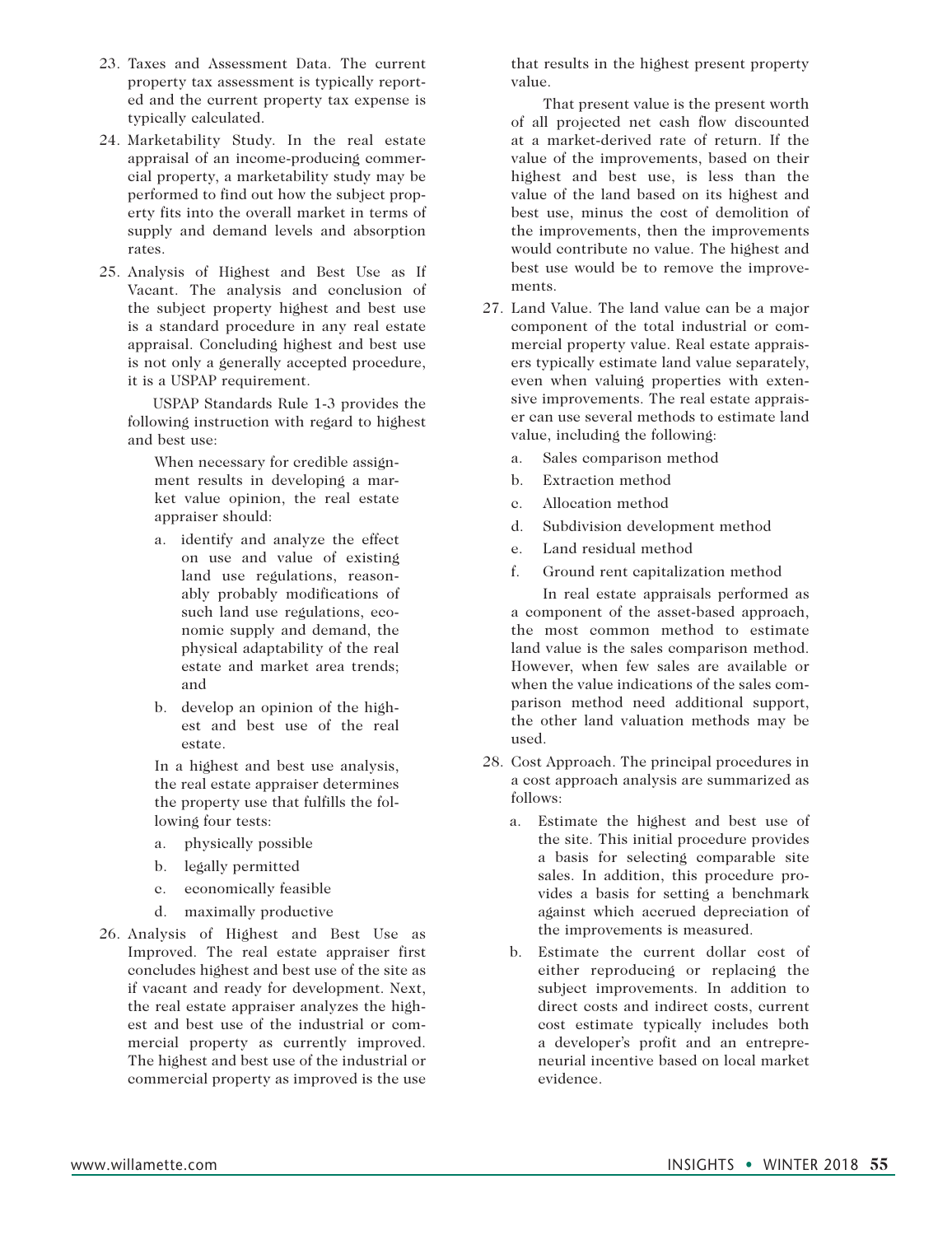- c. Estimate the total dollar amount of accrued depreciation from all causes. This total accrued depreciation typically includes three categories of deprecation:
	- i. Physical deterioration
	- ii. Functional obsolescence
	- iii. External obsolescence
- d. Subtract the dollar amount of total accrued depreciation from the estimate of the current reproduction or replacement cost new. This difference, if computed accurately, approximates the current value of the subject major improvements.
- e. Estimate the replacement (or reproduction) cost new less depreciation for any minor buildings and other on-site improvements, such as landscaping, fencing, and driveways. An important component of this procedure is to estimate the value (rather than the cost) that these improvements add to the overall value of the property.
- f. Add the site value to the depreciated cost of (i) the building major improvements and (ii) the other on-site improvements. The resulting sum is the estimated value of the subject property according to the cost approach.

In the estimation of current cost, all cost components should be considered. Total current construction costs (either reproduction or replacement) are often identified as direct and indirect costs. Direct costs are labor and materials and typically include the following:

- a. Labor hired by the general contractors and subcontractors
- b. Materials used, beginning with site clearance to the final cleanup
- c. Equipment, leased or owned
- d. Temporary electric service
- e. Developer's overhead and profit Indirect costs typically include the following:
- a. Professional service fees, including legal, appraisal, financial feasibility, engineering, architectural, and surveying
- b. Construction and possibly permanent loan charges
- c. Property management commissions
- d. Project management fees
- e. Land lease rent, if appropriate
- f. Real estate taxes
- g. Project promotion charges
- h. Any other interim carrying costs

The common construction cost estimation methods include the following:

- a. Quantity survey method
- b. Unit-in-place construction method
- c. Comparative unit method
- d. Historical cost indexing method

The real estate appraisal report should also describe the analyses related to estimating depreciation. Accrued depreciation is typically defined as a loss in value from any cause. The three types of accrued depreciation are as follows:

- a. Physical deterioration
- b. Functional obsolescence
- c. External obsolescence

The real estate appraisal report should distinguish the concept of cost from the concept of value. Cost is typically a measure of a past expenditure either of labor or materials or both. That is, cost represents a measure of past expenditures. Value, on the other hand, is influenced by the future. This is because value, by definition, constitutes the present worth of future right sand benefits. Therefore, cost is the amount of money necessary to acquire or to create an item, while value represents its worth.

29. Sales Comparison Approach. The comparability of the selected sale transactions may be a controversial aspect of the sales comparison approach analysis. Therefore, market sale transactions are typically not to be used unless the sales data have been confirmed by the real estate appraiser or by a reliable delegate. This confirmation process may include inquiries into the circumstances causing the sale or affecting the transaction price. Price represents the amount paid for the real estate in terms of dollars.

 Before accepting the price as evidence of value, the real estate appraiser may verify the transaction for the following conditions:

- a. Relationship of the parties
- b. Date of sale
- c. Financial terms of sale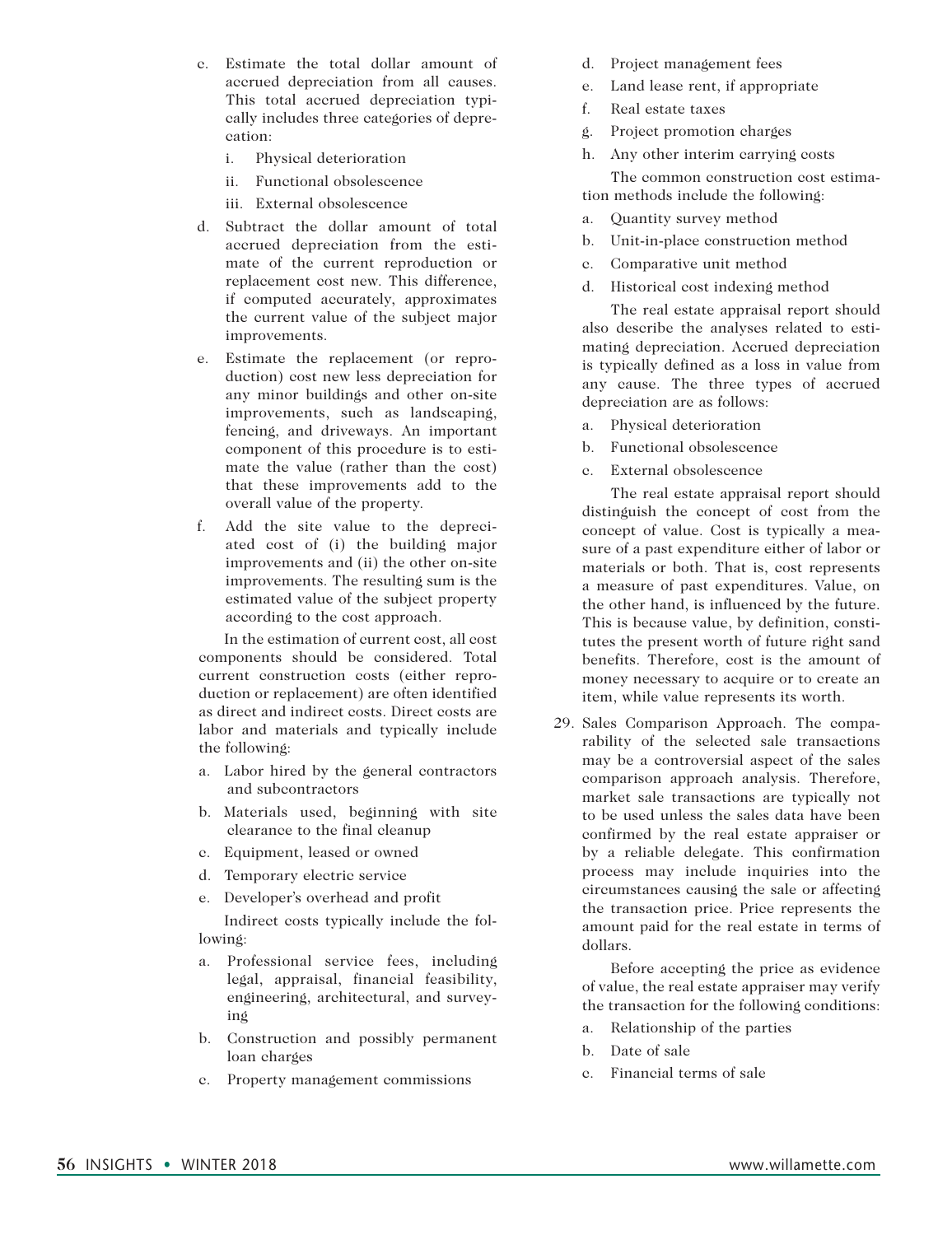Another issue in the real estate appraisal may be the appraiser's adjustments to the comparable sales to account for differences between the comparable properties and the subject property. Any adjustments related to differences due to variations in age, size, and quality of comparable versus subject building construction should be identified and quantified in the appraisal report.

 Real estate appraisers may use either the detailed property analysis method or the overall property rating method to justify these market comparison adjustments:

- a. Detailed Property Analysis Method. After confirming the sale prices and terms of sale with respective buyers, sellers, or brokers, the appraiser may inspect comparable properties for size and details of construction. This allows the appraiser to make price adjustments to make each sale as comparable as possible to the subject property.
- b. Overall Property Rating Method. Under this method, market comparison is based on an overall judgment as to the percentage value adjustment called for in order to make each sale comparable with the subject property. The overall percentage applied to each comparable property in turn is justified by the appraiser's explanation that the subject property is better, poorer, or the same in relation to its construction as to type, size, features, age, and building condition. By adjusting the comparable sale prices upward or downward in accordance with the characteristics of the subject property, a market value estimate is derived.

 For industrial/commercial properties, sale price adjustments are often made by the unit comparison method based on one or more of the following:

a. Price per square or cubic foot of building volume



- b. Price per square foot of net rentable area
- c. Price per apartment including land investment
- d. Price per room or price per floor
- e. Gross annual or monthly income multiplier
- f. Its use as a special purpose property (for example, hospital, per bed; restaurant and theater, per seat)

 The sales comparison approach is well adapted to situations in which there are an adequate number of similar properties that have recently sold. In using these sales, the real estate appraiser attempts to verify each sale in order to confirm the relationship of the parties, date of sale, and any financing terms. In analyzing comparable sales, it may be necessary to adjust a price if prices have changed between (a) the time that the comparable property sold and (b) the subject appraisal date.

 Also, an adjustment is typically required if a comparable sale property's price was influenced by financing terms. The cash equivalency method is often used to adjust for this price influence. The purpose of this adjustment is to reveal the price that a comparable property would have brought without the influence of atypical financing.

 There are two methods to analyze comparable sales properties: (a) the detailed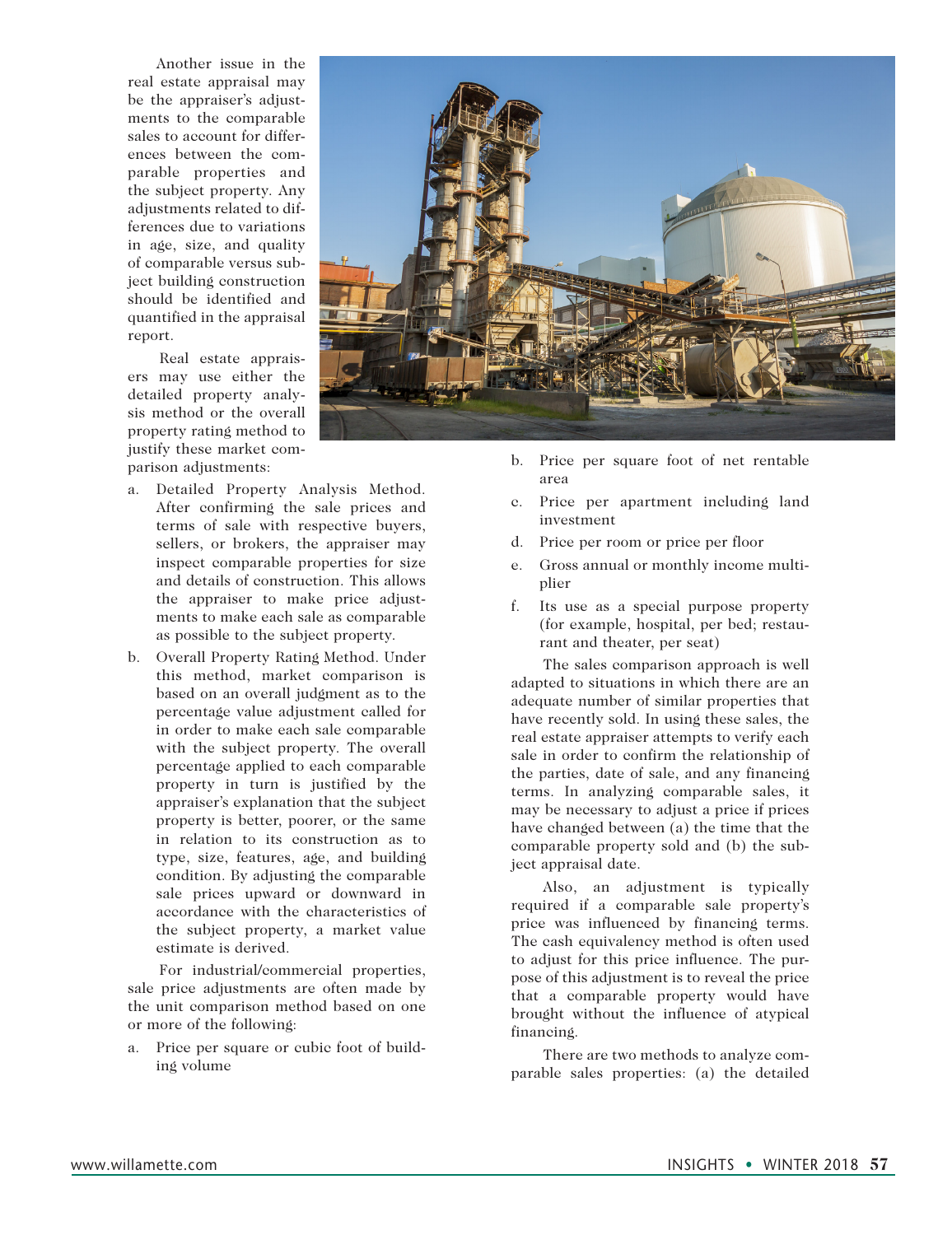property analysis method and (b) the overall property rating method. The first method requires the real estate appraiser to make a detailed analysis of all features in the industrial or commercial property that influenced the price paid as well as transactional, location, and time influences. The second method allows the real estate appraiser to make an overall price adjustment to the comparable sale price. The overall property rating method is more commonly used in real estate appraisals performed as a component of an assetbased approach valuation.

30. Income Capitalization Approach. The income capitalization approach converts the property's expected income or cash flow into a present value. There are two categories of income capitalization methods: (a) direct capitalization and (b) yield capitalization.

 Direct capitalization methods rely on direct capitalization rates typically extracted from comparable sales. Yield capitalization methods rely on yield capitalization rates that are typically derived as the internal rate of return required by the typical investor.

 Value estimates may be calculated by applying an appropriate multiplier or capitalization rate to the subject property's expected income or cash flow. The term direct capitalization is sometimes used to refer to the procedure of extracting income multipliers or capitalization rates from comparable sales.

 Capitalization rates and income multipliers derived from comparable sales do not explicitly address profitability. Rather, they are simply observed ratios of income to value. Nonetheless, such market-derived capitalization rates can provide reliable estimates of value if:

- a. the expected cash flow is a representative income projection and
- b. the income multiplier or capitalization rate is derived from comparable sales with the same potential for future income.

 Common direct capitalization multipliers or rates include (a) income multipliers such as potential gross income multiplier ("PGIM"), effective gross income multiplier ("EGIM"), and net income multiplier ("NIM") and (b) several capitalization rates such as overall capitalization rate, land capitalization rate, and building capitalization rate.

 The industrial or commercial property value is commonly estimated by dividing one period of net operating income ("NOI") by an overall capitalization rate. The rate is estimated by (a) extracting overall rates from comparable property sales; (b) comparing the comparable property attributes (physical, locational, financial) to the subject property; and (c) selecting an appropriate overall rate.

 As with the PGIM, EGIM, and NIM, an implied assumption is that the future performances of the comparable properties and the subject industrial or commercial property will be similar.

 Values are often estimated by projecting cash flow over a typical holding period and discounting the cash flow to a present value estimate using a discount rate. This valuation method is called yield capitalization (or a discounted cash flow analysis). The discount rate directly addresses the expected profitability of the property.

 The cash flow components typically projected in an industrial or commercial appraisal are (a) NOI and (b) the net proceeds from the property resale. The discount rate is sometimes called the property yield rate or the overall yield rate.

 All income approach methods are categorized as either direct capitalization or yield capitalization. Direct capitalization uses a one period measure of income or cash flow to estimate value. This procedure includes the use of income multipliers such as the potential gross income multiplier, effective gross income multiplier, and net income multiplier. This procedure also includes the use of capitalization rates such as the overall capitalization rate, the land capitalization rate, and the building capitalization rate.

 Yield capitalization requires a projection of the estimated future income of the industrial or commercial property. Value is estimated by discounting this income, including any proceeds from reversion, at an appropriate yield rate. A specific procedure of the yield capitalization method is the discounted cash flow analysis.

 When estimating value using yield capitalization, the first year NOI is explicitly